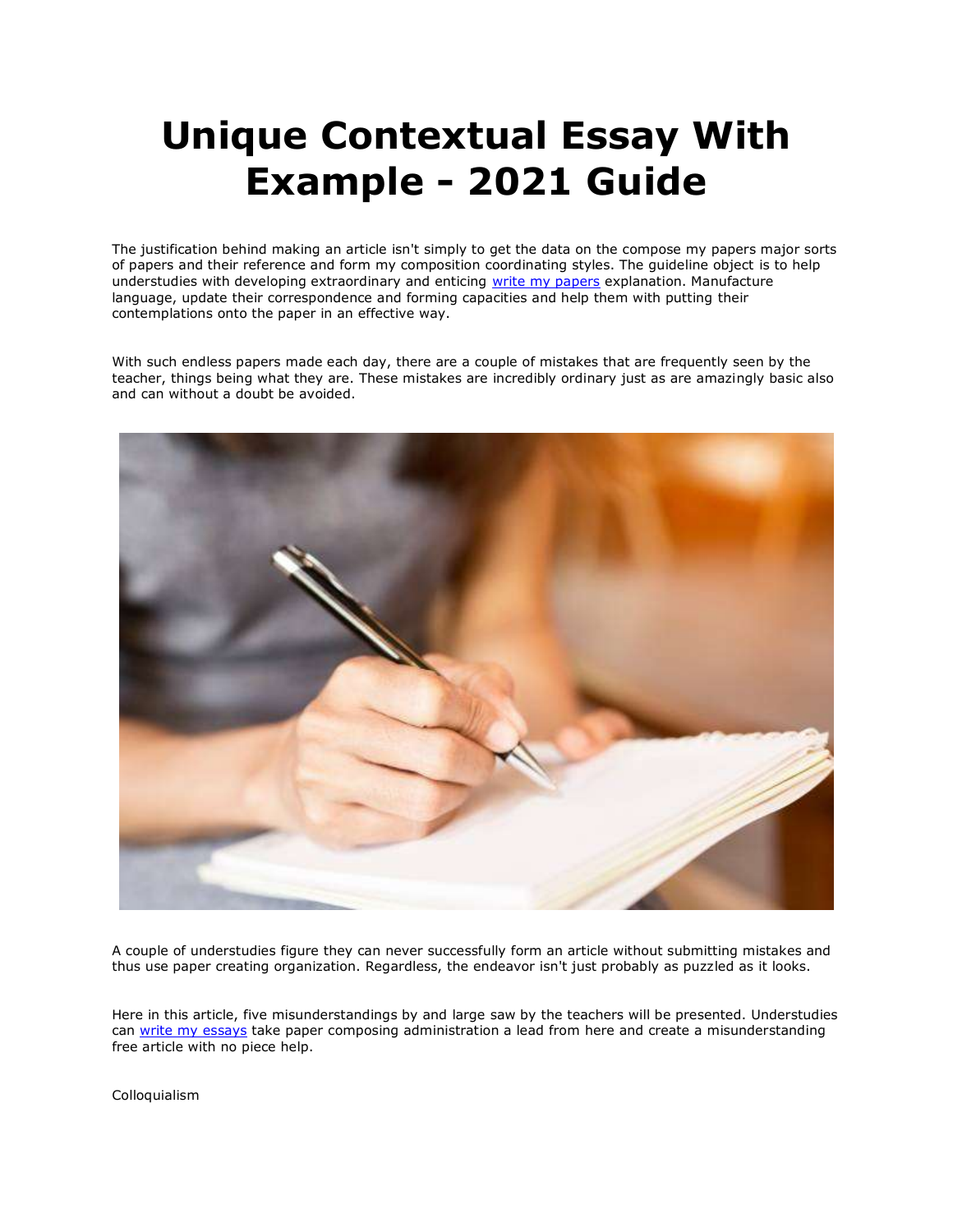Colloquialism is a specific and academic term used for the words or articulations that are by and large used in the imparted in language or conversation yet are considered relaxed for educational organization or talk.

Knowing these terms and understanding this compose my articles thought will help discard their use in continuous assignments.

Various instructors have articulated that understudies an impressive part of the time present this misunderstanding as they are as of now aware of it in unquestionably the before the remainder of the opposition. A couple of examples of these words fuse going to, gotta, don't have a clue, need to essay [writing service](https://essayhours.com/) instead of going to, had the chance to, don't have even the remotest clue, and what to independently.

#### Plan

The comprehension in a piece infers that one association is finished all the paper. For instance, in the paper author occasion that you start your work with the use of the third-individual pronoun, in the past tense, etc then all of a sudden usage of the essential individual pronoun of present or future tense will achieve struggle in the article.

Various examples of contention fuse using numerical for specific parts and words to address numbers in various bits of the article. Furthermore, expecting a couple of pictures are used, the standard ought to be finished all the paper. For example, if % is used to present a few subtleties, using the word per form my work penny wherever in the article will provoke struggle.

Instructors also highlight this stumble as maybe the [essay writer](https://www.collegeessay.org/) most generally remembered one.

## Areas of a sentence

A social occasion or arrangement of articulations or words that can be used as a sentence is known as an internet based thesis composing segment. A segment is ordinarily a dependent condition, unlike the sentence which is the free stipulation.

Various understudies use segments senselessly in their articles which makes them hazy and unambiguous. For instance, "her last book" is a section while "it was her last book". As obvious, the part sometimes can not stay singular and at whatever **[online dissertation writing](https://www.gradschoolgenius.com/dissertation-writing-services) point used prompts a blunder.** 

Wrong usage of parts is furthermore orchestrated by instructors as an ordinary oversight in papers.

### Insufficient confirmation

While creating either an incredible paper, article writer, or another sort of composition, not giving adequate evidence to help your conflict makes the article worthless. Piece making isn't just with regards to giving your considerations yet furthermore supporting them with reliable and [custom thesis writing](https://www.gradschoolgenius.com/custom-thesis) proposal composing real evidence. Various understudies essentially present their thought instead of giving verification. This kills the whole soul of article creating.

#### Wrong getting sorted out of a section

Each part in a composition should start with a topic sentence which is the standard assurance of the section. Then, follows the confirmation, explanation undeniable change to the accompanying section.